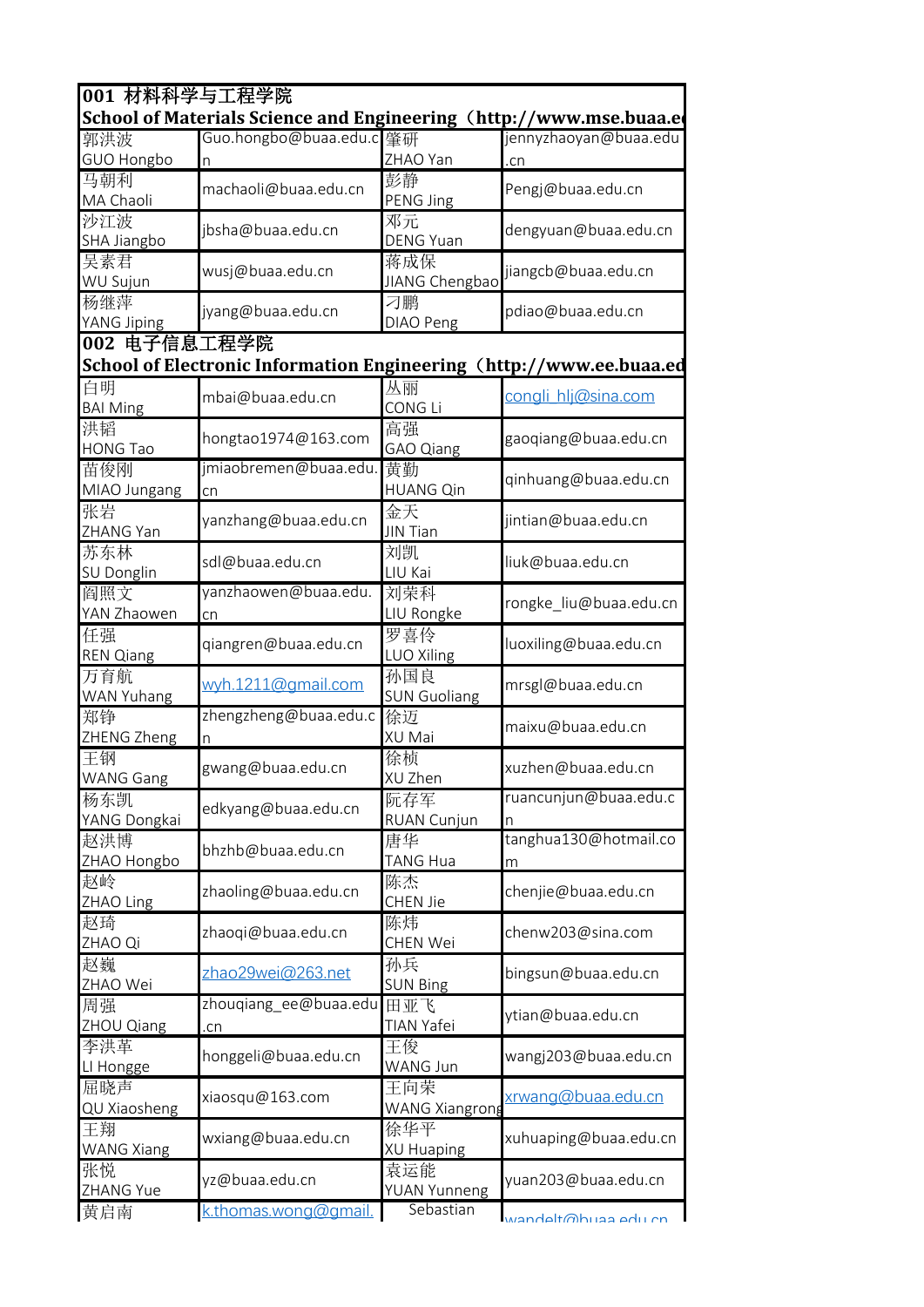| <b>WONG Kainam T</b> COM |                                                                       | Wandelt             | valiucitiwuudd.cuu.ull |
|--------------------------|-----------------------------------------------------------------------|---------------------|------------------------|
| 邓晖                       | dh19@buaa.edu.cn                                                      | 王志鹏                 | wangzhipeng@buaa.edu   |
| <b>DENG Hui</b>          |                                                                       | WANG Zhipeng        | cn                     |
| 杨顺川                      | scyang@buaa.edu.cn                                                    | 秦红磊                 | qhlmmm@sina.com        |
| YANG Shunchuar           |                                                                       | QIN Honglei         |                        |
| 杨威                       | yangweigigi@buaa.edu.                                                 |                     |                        |
| YANG Wei                 | <u>cn</u>                                                             |                     |                        |
|                          | 003 自动化科学与电气工程学院                                                      |                     |                        |
|                          | School of Automation Science and Electrical Engineering (http://dept) |                     |                        |
| 胡庆雷                      |                                                                       | 肖春燕                 | xiao chunyan@buaa.edu  |
| HU Qinglei               | huql_buaa@buaa.edu.cn                                                 | XIAO Chunyan        | .cn                    |
| 江加和<br>JIANG Jiahe       | jiangjiahe@buaa.edu.cn                                                | 徐东<br>XU Dong       | xdbuaa@163.com         |
| 蒋宏                       | jianghong2006@buaa.ed                                                 | 苏善伟                 | sushanwei@buaa.edu.c   |
| <b>JIANG Hong</b>        | u.cn                                                                  | SU Shanwei          | n                      |
| 全权                       |                                                                       | 蔡茂林                 |                        |
| QUAN Quan                | qq_buaa@buaa.edu.cn                                                   | CAI Maolin          | caimaolin@buaa.edu.cn  |
| 奚知宇                      |                                                                       | 王亮                  |                        |
| XI Zhiyu                 | z.xi@buaa.edu.cn                                                      | <b>WANG Liang</b>   | wangliang@buaa.edu.cn  |
| 张国峰                      | gfzhang@buaa.edu.cn                                                   | 王少萍                 | shaopingwang@vip.sina. |
| ZHANG Guofeng            |                                                                       | WANG Shaoping com   |                        |
| 丁晓峰                      | dingxiaofeng@buaa.ed                                                  | 于黎明                 | yuliming@buaa.edu.cn   |
| <b>DING Xiaofeng</b>     | $u$ .cn                                                               | <b>YU Liming</b>    |                        |
| 赵向阳                      | zhaoxiangyang@buaa.ed                                                 | 王兴坚                 | wangxj@buaa.edu.cn     |
| ZHAO Xiangyang u.cn      |                                                                       | WANG Xingjian       |                        |
| 王莉娜                      | wangln@buaa.edu.cn                                                    | 杨波                  | boyang@buaa.edu.cn     |
| <b>WANG Lina</b><br>王永   |                                                                       | YANG Bo<br>于劲松      |                        |
| <b>WANG Yong</b>         | wangyong@buaa.edu.cn                                                  | YU Jinsong          | yujs@buaa.edu.cn       |
| 袁海文                      |                                                                       | 铁林                  |                        |
| <b>YUAN Haiwen</b>       | Yhw8888@263.net                                                       | TIE Lin             | tielin@buaa.edu.cn     |
| 张蓓                       | bei.zhang@buaa.edu.c                                                  | 王磊                  |                        |
| <b>ZHANG Bei</b>         | $\overline{n}$                                                        | <b>WANG Lei</b>     | Iwana@buaa.edu.cn      |
| 崔勇                       |                                                                       | 王玲玲                 | wangling0908@buaa.e    |
| <b>CUI Yong</b>          | cuivong@buaa.edu.cn                                                   | <b>WANG Linglin</b> | du.cn                  |
| 刘金琨                      |                                                                       | 郑红                  |                        |
| LIU Jinkun               | ljk@buaa.edu.cn                                                       | ZHENG Hong          | julyanna@vip.sina.com  |
| 吴静                       |                                                                       | 刘钰山                 | yushan liu@buaa.edu.   |
| WU Jing                  | wujing06@buaa.edu.cn                                                  | LIU YUShan          | cn                     |
| 单振宇                      |                                                                       |                     |                        |
| <b>SHAN Zhenyu</b>       | zhenyus@buaa.edu.cn                                                   |                     |                        |
| 004 能源与动力工程学院            |                                                                       |                     |                        |
|                          | School of Energy and Power Engineering (http://sepe.buaa.edu.cn/)     |                     |                        |
| 甘志文                      | ganzhiwen@buaa.edu.cn                                                 | 李海旺                 | 09620@buaa.edu.cn      |
| <b>GAN Zhiwen</b>        |                                                                       | LI Haiwang          |                        |
| 朱剑琴                      | zhujianqin@buaa.edu.cn                                                | 林宇震                 | linyuzhen@buaa.edu.cn  |
| ZHU Jianqin              |                                                                       | LIN Yuzhen          |                        |
| 陈龙飞                      | chenlongfei@buaa.edu.c                                                | 齐红宇                 | qhy @buaa.edu.cn       |
| CHEN Longfei             | n                                                                     | QI Hongyu           |                        |
| 石多奇                      | shdq@buaa.edu.cn                                                      | 陈江                  | chenjiang27@buaa.edu.c |
| <b>SHI Duoqi</b>         | zouzhengping@buaa.edu                                                 | CHEN Jiang          | n                      |
| 邹正平<br>ZOU Zhengping     |                                                                       | 李秋实<br>LI Qiushi    | liqs@buaa.edu.cn       |
|                          | .cn                                                                   |                     |                        |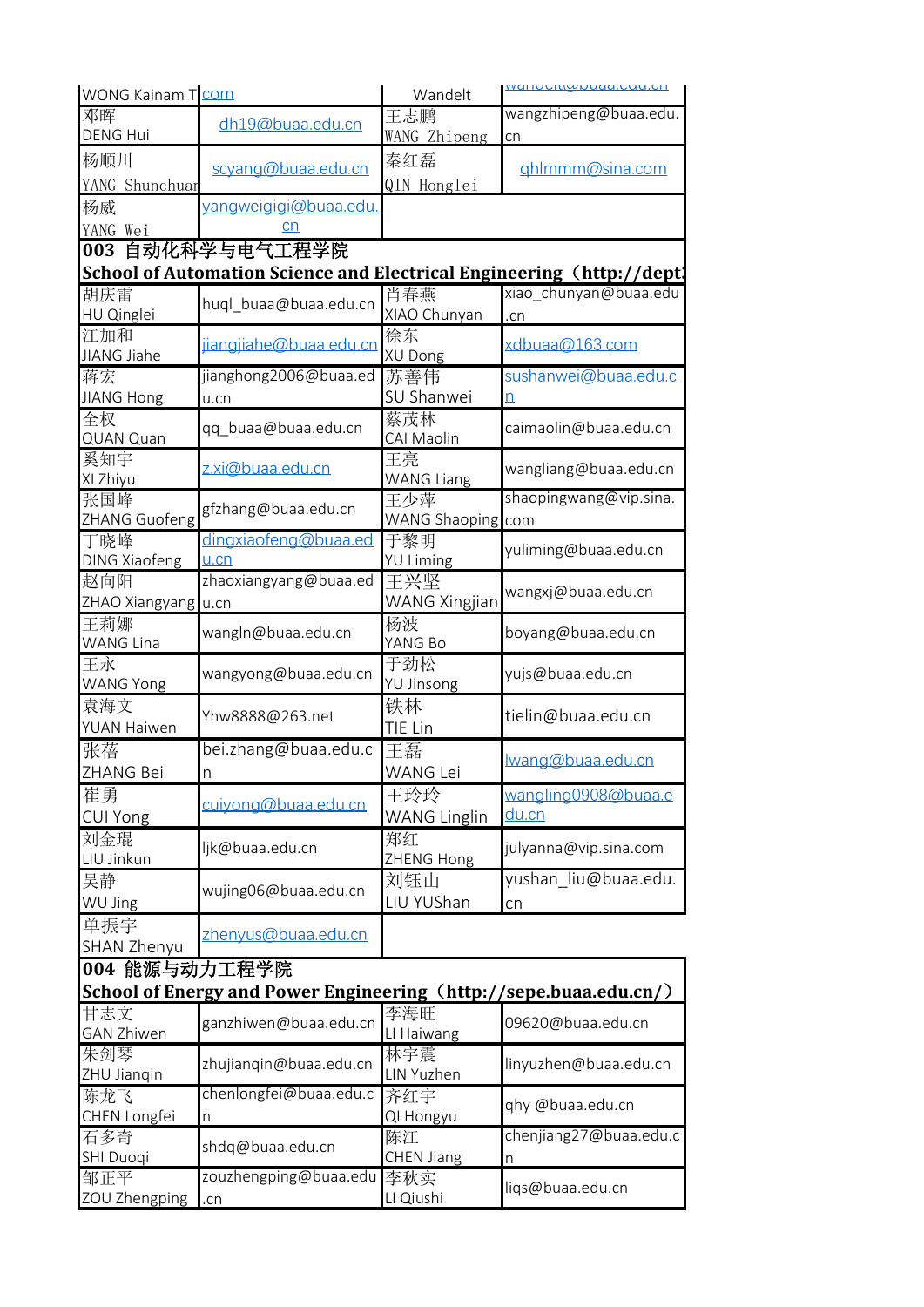| 李晓东<br>LI Xiaodong                                                                                                                                                                                                          | lixd@buaa.edu.cn                                                    | 范雨<br>FAN Yu                        | fanyu04@buaa.edu.cn          |
|-----------------------------------------------------------------------------------------------------------------------------------------------------------------------------------------------------------------------------|---------------------------------------------------------------------|-------------------------------------|------------------------------|
| 覃道亮<br><b>TAN Daoliang</b>                                                                                                                                                                                                  | dltan@buaa.edu.cn                                                   | 孙轶斐<br>SUN Yifei                    | sunif@buaa.edu.cn            |
| 杨晓奕<br>YANG Xiaoyi                                                                                                                                                                                                          | yangxiaoyi@buaa.edu.c<br>n                                          |                                     |                              |
| 005 航空科学与工程学院                                                                                                                                                                                                               |                                                                     |                                     |                              |
|                                                                                                                                                                                                                             | School of Aeronautic Science and Engineering (http://www.ase.buaa.e |                                     |                              |
| 曹义华<br>CAO Yihua                                                                                                                                                                                                            | yihuacaobu@126.com                                                  | 王松<br><b>WANG Song</b>              | wsongking@126.com            |
| 陈铭<br><b>CHEN Ming</b>                                                                                                                                                                                                      | chenming@buaa.edu.cn                                                | 王晓军<br><b>WANG Xiaojun</b>          | xiwang@buaa.edu.cn           |
| 程小全<br>CHENG Xiaoquar du.cn                                                                                                                                                                                                 | xiaoquan cheng@buaa.e                                               | 徐元铭<br>XU Yuanming                  | xuymg@sina.com               |
| 戴玉婷<br><b>DAI Yuting</b>                                                                                                                                                                                                    | yutingdai@buaa.edu.cn                                               | 李敏<br>LI Min                        | limin@buaa.edu.cn            |
| 李道春<br>LI Daochun                                                                                                                                                                                                           | lidc@buaa.edu.cn                                                    | 侯慧龙<br><b>HOU Huilong</b>           | huilong hou@buaa.edu.<br>cn  |
| 罗明强                                                                                                                                                                                                                         | luominggiang@buaa.e                                                 | 胡天翔                                 | tianxiang.hu@buaa.edu        |
| LUO Mingqiang                                                                                                                                                                                                               | du.cn                                                               | <b>HU Tianxiang</b>                 | cn                           |
| 马宝峰<br>MA Baofeng                                                                                                                                                                                                           | bf-ma@buaa.edu.cn                                                   | 下雪琴<br><b>BU Xuegin</b>             | buxueqin@buaa.edu.cn         |
| 邢玉明<br>XING Yuming                                                                                                                                                                                                          | rui314@126.com                                                      | 罗漳平<br>LUO Zhangping                | luozp@buaa.edu.cn            |
|                                                                                                                                                                                                                             |                                                                     |                                     | jin.zhao@buaa.edu.cn         |
| 王立新                                                                                                                                                                                                                         | wlx_c818@163.com                                                    | ZHAO Jin                            |                              |
|                                                                                                                                                                                                                             |                                                                     |                                     |                              |
|                                                                                                                                                                                                                             | School of Computer Science and Engineering(http://scse.buaa.edu.cn/ |                                     |                              |
|                                                                                                                                                                                                                             | ijangjing@buaa.edu.cn                                               | 潘俊君                                 | pan_junjun@buaa.edu.c<br>n   |
|                                                                                                                                                                                                                             | lanyuqing@buaa.edu.cn                                               | PAN Junjun<br>任健<br><b>REN Jian</b> | renjian@buaa.edu.cn          |
|                                                                                                                                                                                                                             | lengbiao@buaa.edu.cn                                                | 孙海龙                                 | sunhl@buaa.edu.cn            |
|                                                                                                                                                                                                                             | lihuan@buaa.edu.cn                                                  | <b>SUN Hailong</b><br>沃天宇           | woty@buaa.edu.cn             |
|                                                                                                                                                                                                                             | lijx@buaa.edu.cn                                                    | WO Tianyu<br>张日崇*                   | zhangrc@act.buaa.edu.c       |
|                                                                                                                                                                                                                             | hukai@buaa.edu.cn                                                   | ZHANG Richong n<br>翁敬农              | wengjn@buaa.edu.cn           |
|                                                                                                                                                                                                                             | libo@buaa.edu.cn                                                    | <b>WENG Jingnong</b><br>杨海龙         | hailong.yang@buaa.edu.       |
|                                                                                                                                                                                                                             | dhuang@buaa.edu.cn                                                  | YANG Hailong<br>马帅<br>MA Shuai      | cn<br>mashuai@act.buaa.edu.c |
| <b>WANG Lixin</b><br>006 计算机学院<br>蒋竞<br>JIANG Jing<br>兰雨晴<br><b>LAN Yuging</b><br>冷彪<br><b>LENG Biao</b><br>李欢<br>LI Huan<br>李建欣<br>LI Jianxin<br>胡凯<br>HU Kai<br>李波<br>LI Bo<br>黄迪<br><b>HUANG Di</b><br>李舟军<br>LI Zhoujun | lizj@buaa.edu.cn                                                    | 蒲菊华<br>PU Juhua                     | n<br>pujh@buaa.edu.cn        |
|                                                                                                                                                                                                                             | lishuai@buaa.edu.cn                                                 | 任爱华<br>REN Aihua                    | renah@buaa.edu.cn            |
| 李帅<br>LI Shuai<br>李炜<br>LI Wei                                                                                                                                                                                              | lwei@buaa.edu.cn                                                    | 王锐<br><b>WANG Rui</b>               | wangrui@buaa.edu.cn          |
| 刘超<br>LIU Chao                                                                                                                                                                                                              | liuchao@buaa.edu.cn                                                 | 王蕴红<br><b>WANG Yunhong</b>          | yhwang@buaa.edu.cn           |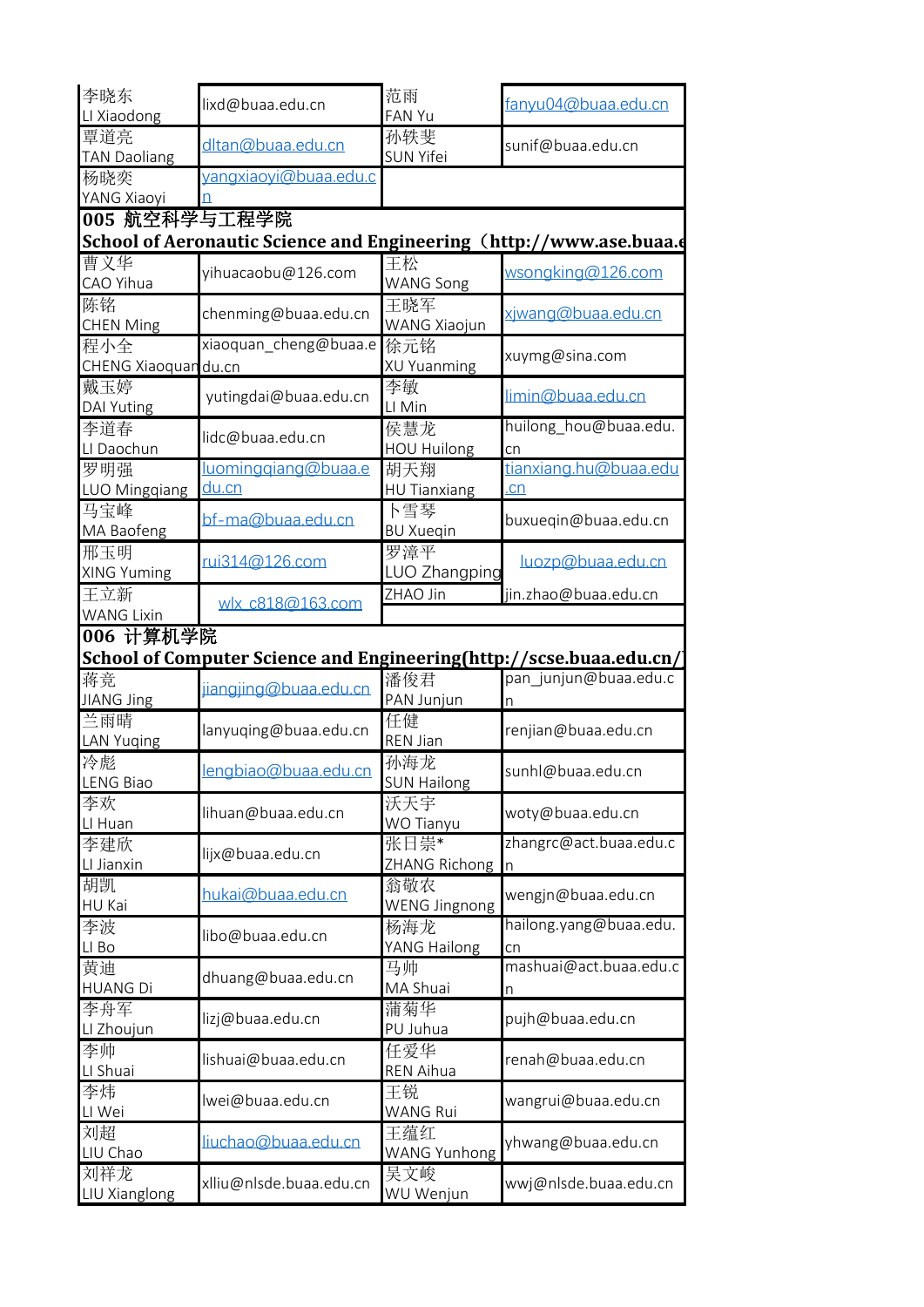| 张辉<br>ZHANG Hui            | hzhang@buaa.edu.cn                                                                  | 夏榆滨<br>XIA Yubin             | xiayb@buaa.edu.cn           |  |
|----------------------------|-------------------------------------------------------------------------------------|------------------------------|-----------------------------|--|
| 张永飞<br>ZHANG Yongfei       | yfzhang@buaa.edu.cn                                                                 | 蒲菊华<br>PU Jvhua              | pujh@buaa.edu.cn            |  |
| 张兆翔<br>ZHANG Zhaoxian      | zxzhang@buaa.edu.cn                                                                 | 周彬<br>ZHOU Bin               | zhoubin@buaa.edu.cn         |  |
| 童超*<br><b>TONG Chao</b>    | tongchao@buaa.edu.cn                                                                | 阮利<br><b>RUAN Li</b>         | ruanli@buaa.edu.cn          |  |
| 吴际<br><b>WU Ji</b>         | wuji@buaa.edu.cn                                                                    | 孙海龙<br><b>SUN Hailong</b>    | sunhl@buaa.edu.cn           |  |
| 任健<br><b>REN Jian</b>      | renjian@buaa.edu.cn                                                                 | 张日崇<br>ZHANG Richong         | zhangrc@act.buaa.edu.<br>cn |  |
| 连小利<br>LIAN Xiaoli         | lianxiaoli@buaa.edu.cn                                                              | 高阳<br>GAO Yang               | gaoyangvr@buaa.edu.cn       |  |
|                            | 007 机械工程及自动化学院<br>School of Mechanical Engineering and Automation(http://www.me.bu/ |                              |                             |  |
| 彭鹏<br>PENG Peng            | ppeng@buaa.edu.cn                                                                   | 吕晓东<br>Lv Xiaodong           | 13801337547@139com          |  |
| 郭伟<br>GUO Wei              | qwei@buaa.edu.cn                                                                    | 李卫东<br>LI Weidong            | space@buaa.edu.cn           |  |
| 郎利辉<br><b>LANG Lihui</b>   | lang@buaa.edu.cn                                                                    | 陈友东<br><b>CHEN Youdong</b>   | chenyd@buaa.edu.cn          |  |
| 李晓星<br>LI Xiaoxing         | li.xiaoxing@buaa.edu.cn                                                             | 丑武胜<br>CHOU Wusheng          | wschou@buaa.edu.cn          |  |
| 梅中义<br>MEI Zhongyi         | meizhongyi@buaa.edu.c                                                               | 付永领<br>FU Yongling           | 13901397185@126.com         |  |
| 李万国<br>LI Wanguo           | wg@buaa.edu.cn                                                                      | 文力<br>WEN Li                 | liwen@buaa.edu.cn           |  |
| 齐海涛<br>QI Haitao           | qihaitao@buaa.edu.cn                                                                | 袁培江<br><b>YUAN Peijiang</b>  | itr@buaa.edu.cn             |  |
| 陶永<br><b>TAO Yong</b>      | taoy@buaa.edu.cn                                                                    | 郭卫东<br>GUO Weidong           | guowd@buaa.edu.cn           |  |
| 付剑<br>FU Jian*             | fujian@buaa.edu.cn                                                                  | 李小强<br>LI Xiaoqiang          | lixiaoqiang@buaa.edu.cn     |  |
| 王巍<br>WANG Wei             | wangweilab@buaa.edu.c<br>n                                                          | 王春洁<br>WANG Chunjie          | wangcj@buaa.edu.cn          |  |
| 王玉亮<br><b>WANG Yuliang</b> | wangyuliang@buaa.ed<br>$u$ .cn                                                      | 王伟*<br><b>WANG Wei</b>       | wangwei701@buaa.edu.<br>cn  |  |
| 肖立峰<br>XIAO Lifeng         | xiaolifeng@buaa.edu.cn                                                              | 郭连水<br>GUO Lianshui          | lsguo@buaa.edu.cn           |  |
| 燕鑫<br>YAN Xin              | yan xin@buaa.edu.cn                                                                 | 蒋永刚<br><b>JIANG Yonggang</b> | jiangyg@buaa.edu.cn         |  |
| 于靖军<br>YU Jingjun          | jjyu@buaa.edu.cn                                                                    | 马俊功<br>MA Jungong            | Jgma@buaa.edu.cn            |  |
| 张融<br><b>ZHANG Rong</b>    | zhangrong@buaa.edu.cn                                                               | 彭翀<br>PENG Chong             | pch@buaa.edu.cn             |  |
| 张德远<br>ZHANG Deyuan        | zhangdy@buaa.edu.cn                                                                 | 乔立红<br>QIAO Lihong           | lhqiao@buaa.edu.cn          |  |
| 赵宏哲*<br>ZHAO Hongzhe       | zhaohongzhe@buaa.edu.<br>cn                                                         | 孙剑飞<br>SUN Jianfei           | sjf@buaa.edu.cn             |  |
| 杨洋<br>YANG Yang            | yang_mech@buaa.edu.c<br>n                                                           | 王党校<br>WANG Dangxiao n       | hapticwang@buaa.edu.c       |  |
| 冯林<br><b>FENG Lin</b>      | linfeng@buaa.edu.cn                                                                 | 郑联语<br>ZHENG Lianyu          | lyzheng@buaa.edu.cn         |  |
| 王田苗                        | 11/tm itm@762 not                                                                   | 耿大喜*                         | anayn@pusa ayu cu           |  |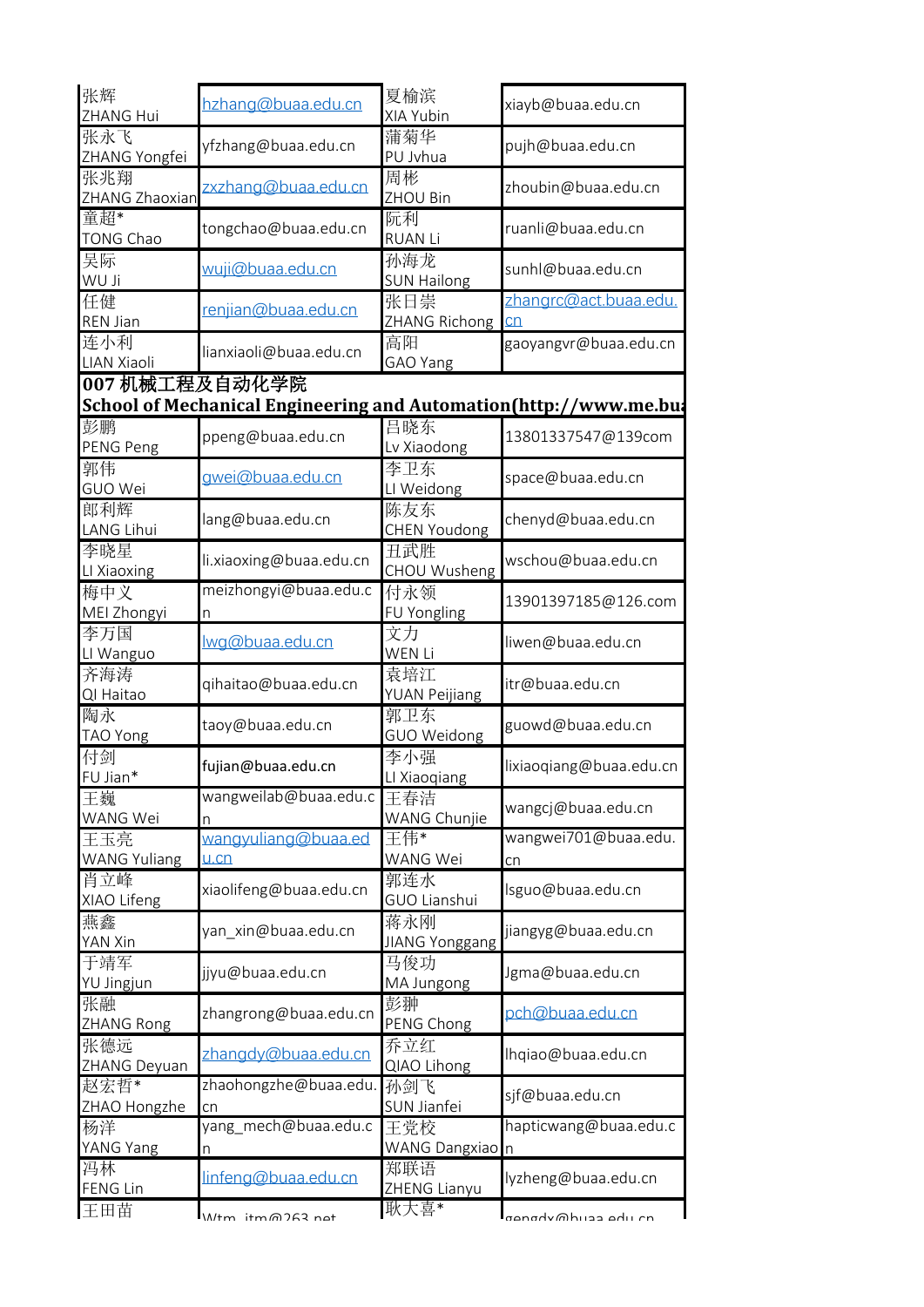| WANG Tianmiao             | עענווו ונוווש בטא.ווכנ                                      | <b>GENG Daxi</b>           | REIIRUXW DUdd.EUU.CII    |
|---------------------------|-------------------------------------------------------------|----------------------------|--------------------------|
| 王秀凤                       | wangxiufeng@buaa.edu.                                       | 李刘合                        | Liliuhe@buaa.edu.cn      |
| <b>WANG Xiufeng</b>       | cn                                                          | LI Liuhe                   |                          |
| 魏巍<br>WEI Wei             | weiwei@buaa.edu.cn                                          | 罗斯达<br>LUO Sida            | s.luo@buaa.edu.cn        |
| 吴琼                        |                                                             | 杨毅青*                       |                          |
| <b>WU Qiong</b>           | wuqlc@126.com                                               | YANG Yiqing                | yyiqing@buaa.edu.cn      |
| 徐世新                       | xushixin@buaa.edu.cn                                        | 袁松梅                        | yuansm@buaa.edu.cn       |
| XU Shixin<br>徐坤           |                                                             | YUAN Songhai               |                          |
| XU Kun                    | xk007@buaa.edu.cn                                           | 马金盛<br>MA Jinsheng         | mjs99@126.com            |
| 朱伟军                       | zhuweijun@buaa.edu.cn                                       | 梁建宏                        | dommy_leung@263.net      |
| ZHU Weijun                |                                                             | LIANG Jianhong             |                          |
| 王伟                        | jwwx@163.com                                                | 赵睿                         | rui ht@126.com           |
| WANG WEI                  |                                                             | ZHAO Rui                   |                          |
| 008 经济管理学院                |                                                             |                            |                          |
| 单伟                        | School of Economics and Management(http://sem.buaa.edu.cn/) | 王赫鑫                        |                          |
| <b>SHAN Wei</b>           | shanwei@buaa.edu.cn                                         | <b>WANG Hexin</b>          | wanghexin@buaa.edu.cn    |
| 邓修权                       | dengxiuquan@buaa.edu.                                       | 吴俊杰                        |                          |
| <b>DENG Xiuquan</b>       | cn                                                          | WU Junjie                  | wujj@buaa.edu.cn         |
| 方卫国                       | wgfang@buaa.edu.cn                                          | 杨梅英                        | myang@buaa.edu.cn        |
| FANG Weiguo               |                                                             | YANG Meiying               |                          |
| 郝金星<br><b>HAO Jinxing</b> | hao@buaa.edu.cn                                             | 姚忠<br>YAO Zhong            | iszhyao@buaa.edu.cn      |
| 贾国柱                       |                                                             | 张人千                        | zhangrenqian@buaa.edu    |
| JIA Guozhu                | jiaguozhu@buaa.edu.cn                                       | ZHANG Rengian              | .cn                      |
| 李亚帅<br>LI Yashuai         | liyashuai@buaa.edu.cn                                       | 赵吉昌<br>ZHAO Jichang        | jichang@buaa.edu.cn      |
| 赵莹                        | zhaoying801@buaa.edu.                                       | 刘善存                        |                          |
| ZHAO Ying                 | cn                                                          | LIU Shancun                | liushancun@buaa.edu.cn   |
| 周泓<br>ZHOU Hong           | h zhou@buaa.edu.cn                                          | 田东文<br><b>TIAN Dongwen</b> | dwtian@tom.com           |
| 周荣刚                       |                                                             | 杨捷                         | jieyang2099@buaa.edu.c   |
| ZHOU Ronggang             | zhrg@buaa.edu.cn                                            | YANG Jie                   | n                        |
| 周建涛                       | zhoujiantaoA1032@bua 方虹                                     |                            | hongfan0097@sina.com     |
| ZHOU Jiantao              | a.edu.cn                                                    | <b>FANG Hong</b>           |                          |
| 杨海军<br>YANG Haijun        | navy@buaa.edu.cn                                            | 马杰<br>MA Jie               | majie buaa08@126.com     |
| 杨继平                       | yangjp@buaa.edu.cn                                          | 白明                         | baimingbm@buaa.edu.c     |
| YANG Jiping               |                                                             | <b>BAI Ming</b>            | $\mathsf{n}$             |
| 张军欢<br>ZHANG Junhuan      | junhuan_zhang@buaa.<br><u>edu.cn</u>                        | 刘天亮<br>LIU Tianliang       | liutianliang@buaa.edu.cn |
| 苏文平                       |                                                             | 宋文燕                        | songwenyan@buaa.edu.     |
| SU Wenping                | swps27@buaa.edu.cn                                          | SONG Wenyan                | cn                       |
| 田琼                        | tianqiong@buaa.edu.cn                                       | 赵秋红                        | qhzhao@buaa.edu.cn       |
| <b>TIAN Qiong</b>         |                                                             | ZHAO Qiuhong               |                          |
| 武欣<br>WU Xin              | wuxin@buaa.edu.cn                                           | 周宁<br>ZHOU Ning            | zning80@buaa.edu.cn      |
| 许文媞                       | xuwenti@buaa.edu.cn                                         | 崔志伟                        | zcui@buaa.edu.cn         |
| XU Wenti                  |                                                             | CUI Zhiwei                 |                          |
| 姚唐<br>YAO Tang            | yaot@buaa.edu.cn                                            | 秦中峰<br>QIN Zhongfeng       | qin@buaa.edu.cn          |
| 郑海涛                       | zhenghaitao@buaa.edu.c 黄劲松                                  |                            |                          |
|                           |                                                             |                            | huangis@huaa edu ch      |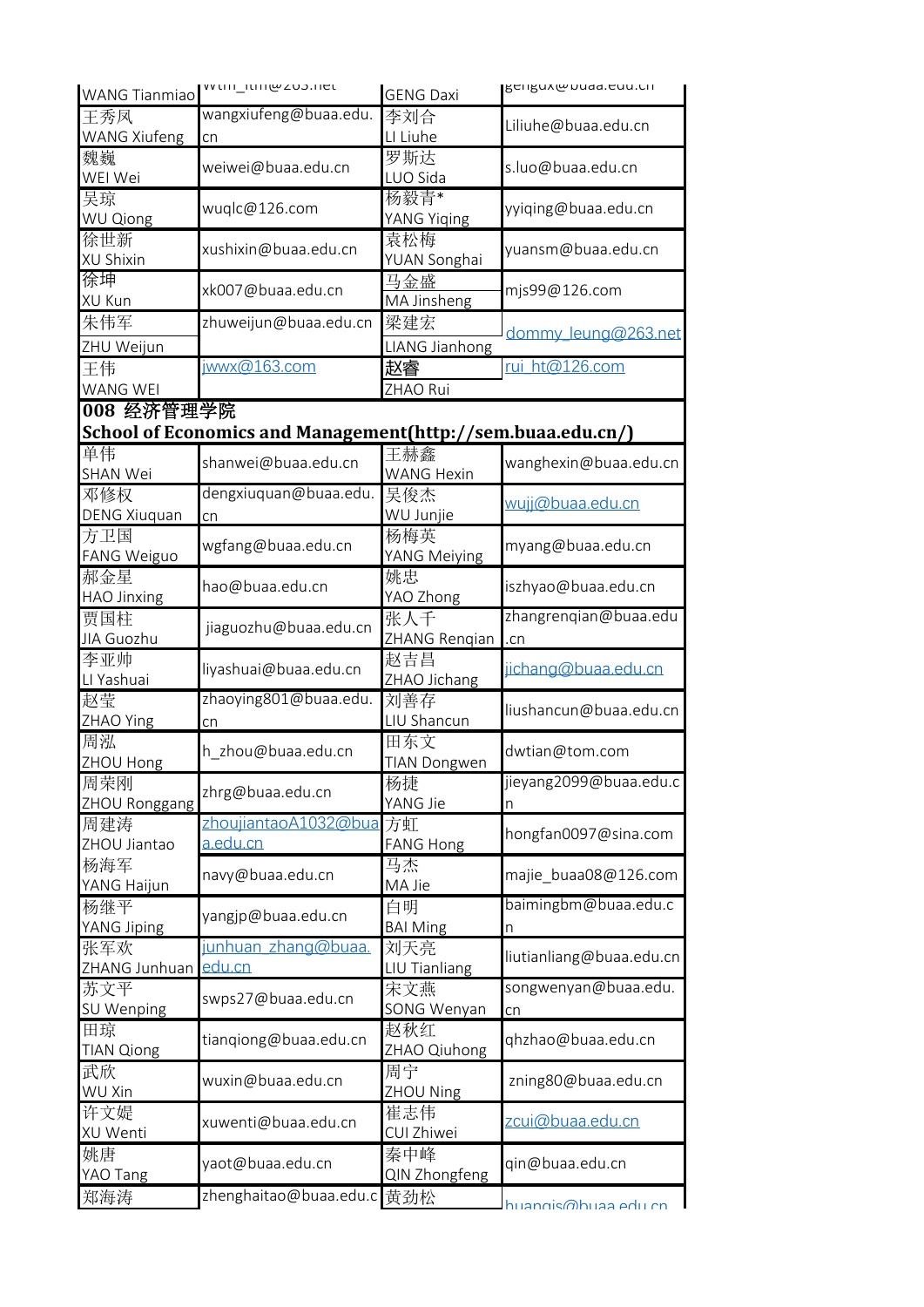| ZHENG Haitao              | $\ln$                                                                  | <b>HUANG Jingsong</b>       |                        |  |  |  |
|---------------------------|------------------------------------------------------------------------|-----------------------------|------------------------|--|--|--|
| 陈婧                        | jechen@buaa.edu.cn                                                     | 王楚男<br>chnwang@buaa.edu.cn; |                        |  |  |  |
| <b>CHEN JE</b>            |                                                                        | WANG Chunan                 |                        |  |  |  |
| 刘宁                        | nliu2018@buaa.edu.cn                                                   | 张楚                          | zhangchu@buaa.edu.c    |  |  |  |
| LIU Ning                  |                                                                        | ZHANG Chu                   |                        |  |  |  |
| 010 生物与医学工程学院             |                                                                        |                             |                        |  |  |  |
|                           | School of Biological Science and Medical Engineering(https://bme.bua   |                             |                        |  |  |  |
| 孙艳<br><b>SUN Yan</b>      | sunyan@buaa.edu.cn                                                     | 郑丽沙<br>ZHENG Lisha          | lishazheng@buaa.edu.cn |  |  |  |
| 王玲                        | lingwang@buaa.edu.cn                                                   | 郑付印                         | zhengfuyin@buaa.edu.cn |  |  |  |
| <b>WANG Ling</b>          |                                                                        | ZHENG Fuyin                 |                        |  |  |  |
| 012 外国语学院                 |                                                                        |                             |                        |  |  |  |
|                           | School of Foreign Languages(http://fld.buaa.edu.cn/)                   |                             |                        |  |  |  |
| 王义娜<br><b>WANG Yina</b>   | eenawang@163.com                                                       | 李福印<br>LI Fuyin             | thomasli@buaa.edu.cn   |  |  |  |
| 钱多秀                       |                                                                        | 王洪磊                         | hongleiwang@buaa.edu.c |  |  |  |
| <b>QIAN Duoiu</b>         | qianduoxiu@buaa.edu.cn                                                 | WANG Honglei                | n                      |  |  |  |
| 何宇茵                       |                                                                        |                             |                        |  |  |  |
| <b>HE Yuyin</b>           | yuyinhe@buaa.edu.cn                                                    |                             |                        |  |  |  |
| 013 交通科学与工程学院             |                                                                        |                             |                        |  |  |  |
|                           | School of Transportation Science and Engineering(http://transportation |                             |                        |  |  |  |
| 陈军                        | cjcb.sky@gmail.com                                                     | 郭全全                         | gg guo@buaa.edu.cn     |  |  |  |
| CHEN Jun                  |                                                                        | <b>GUO Quanquan</b>         |                        |  |  |  |
| 刁波<br>DIAO Bo             | diaobo@buaa.edu.cn                                                     | 张涛涛<br>ZHANG taotao         | zhangtt@buaa.edu.cn    |  |  |  |
| 黄达海                       | huangdh@tsinghua.edu.c                                                 | 周耀                          |                        |  |  |  |
| <b>HUANG Dahai</b>        | n                                                                      | ZHOU Yao                    | zhouyao@buaa.edu.cn    |  |  |  |
| 叶英华                       | yhye@buaa.edu.cn,                                                      | 许立言                         |                        |  |  |  |
| <b>YE Yinghua</b>         | yhye@263.net                                                           | XU Liyan                    | xuliyan@buaa.edu.cn    |  |  |  |
| 高政国                       | 冯锦艳<br>gaozg@buaa.edu.cn                                               |                             | fengjinyan226@163.com  |  |  |  |
| GAO Zhengguo              |                                                                        | FENG Jinyan                 |                        |  |  |  |
| 谭力豪                       | leo_tam@buaa.edu.cn                                                    | 童朝霞                         | tongzx@buaa.edu.cn     |  |  |  |
| Lik-ho Tam                |                                                                        | TONG Zhaoxia                | lingf@buaa.edu.cn      |  |  |  |
| 屠永清                       | tuyongging@buaa.edu.                                                   | 林庆峰                         |                        |  |  |  |
| <b>TU Yongqing</b>        | $\overline{\text{cn}}$                                                 | LIN Qingfeng                |                        |  |  |  |
| 张武满<br>ZHANG Wuman        | wmzhang@buaa.edu.cn                                                    | 谭玉敏<br><b>TAN Yumin</b>     | tanym@buaa.edu.cn      |  |  |  |
| 王乃东                       |                                                                        | 侯川川                         |                        |  |  |  |
| <b>WANG Naidong</b>       | wangnd@163.com                                                         | HOU Chuanchu                | houcc@buaa.edu.cn      |  |  |  |
| 015 宇航学院                  |                                                                        |                             |                        |  |  |  |
|                           | School of Astronautics(http://www.sa.buaa.edu.cn/)                     |                             |                        |  |  |  |
| 贾英宏                       |                                                                        | 陈培                          |                        |  |  |  |
| JIA Yinghong              | jia yingh@163.com                                                      | <b>CHEN Pei</b>             | chenpei@buaa.edu.cn    |  |  |  |
| 金磊                        |                                                                        | 陈珅艳                         | chenshenyan@buaa.edu.  |  |  |  |
| JIN Lei                   | jinleibuaa@163.com                                                     | CHEN Shenyan                | cn                     |  |  |  |
| 王可东<br><b>WANG Kedong</b> | wangkd@buaa.edu.cn                                                     | 黄海<br><b>HUANG Hai</b>      | hhuang@buaa.edu.cn     |  |  |  |
| 王新龙                       | xlwon@163.com/xlwang                                                   | 王晓慧                         |                        |  |  |  |
| <b>WANG Xinlong</b>       | @buaa.edu.cn                                                           | WANG Xiaohui                | xhwang@buaa.edu.cn     |  |  |  |
| 朱宏玉                       | henry.jewel@buaa.edu.                                                  | 董云峰*                        |                        |  |  |  |
| ZHU Hongyu                | $\overline{\text{cn}}$                                                 | DONG Yunfeng                | Sinosat@buaa.edu.cn    |  |  |  |
| 周浩<br>ZHOU Hao            | zhouhao@buaa.edu.cn                                                    | 余旭东<br>YU Xudong            | yxudong@buaa.edu.cn    |  |  |  |
| 周韬                        |                                                                        | 赵国伟                         | zhaoguowei@buaa.edu    |  |  |  |
|                           | 7houtan@huan adu ch                                                    |                             |                        |  |  |  |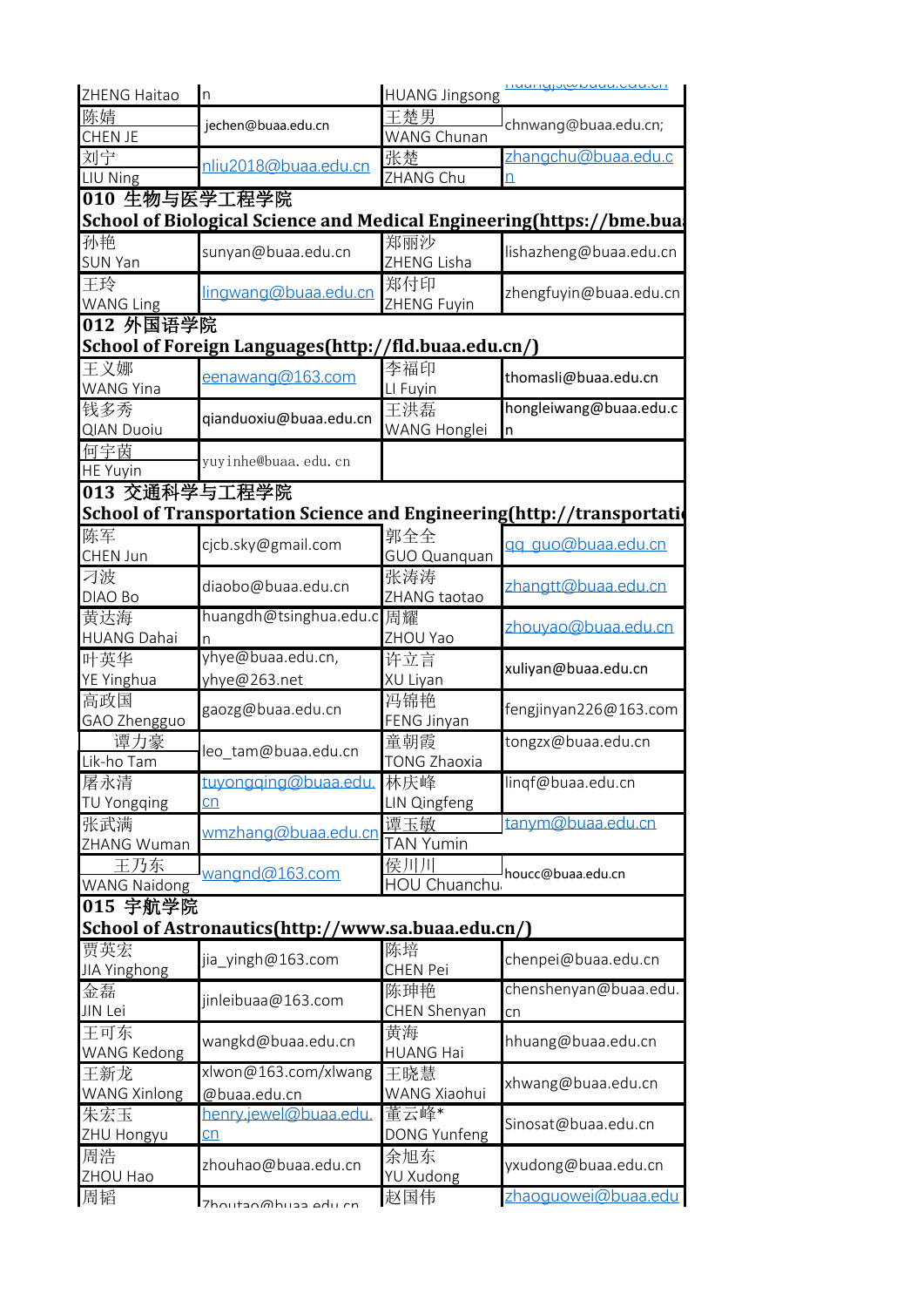| ZHOU Tao                     | Liluutauwwuda.cuu.cii                                                            | ZHAO Guowei                | cn                           |
|------------------------------|----------------------------------------------------------------------------------|----------------------------|------------------------------|
| 孙秀聪                          | xiucong.sun@buaa.edu.c                                                           | 徐明                         | xuming@buaa.edu.cn           |
| <b>SUN Xiucong</b><br>孙亮     | n                                                                                | XU Ming<br>王华              |                              |
| <b>SUN Liang</b>             | sunliang@buaa.edu.cn                                                             | WANG Hua                   | whua402@163.com              |
| 邓忠民                          | dengzhongmin@buaa.ed                                                             | 陈培                         | chenpei@ buaa.edu.cn         |
| DENG Zhongmin u.cn           |                                                                                  | <b>CHEN Pei</b><br>桂海潮     |                              |
| 刘丰睿<br>LIU Fengrui           | frliu@buaa.edu.cn                                                                | GUI Haichao                | hcgui@buaa.edu.cn            |
| 贺卫亮<br><b>HE Weiliang</b>    | heweiliang@buaa.edu.cn                                                           | 金平<br><b>JIN Ping</b>      | jinping@buaa.edu.cn          |
| 赵丽滨<br>ZHAO Libin            | lbzhao@buaa.edu.cn                                                               | 王长辉<br>WANG Changhui u.cn  | wangchanghui@buaa.ed         |
| 汤海滨<br><b>TANG Haibin</b>    | thb@buaa.edu.cn                                                                  | 袁士伟<br>YUAN Shiwei         | yuanshiwei@buaa.edu.cn       |
| 童晓艳                          | tongxiaoyan@buaa.edu.c                                                           | 王伟宗*                       | wangweizong@buaa.edu         |
| <b>TONG Xiaoyan</b>          | wanganliang@buaa.edu.                                                            | WANG Zongwei<br>杨文将*       | .cn<br>yangwjbuaa@buaa.edu.c |
| 王安良<br><b>WANG Anliang</b>   | cn                                                                               | YANG Wenjiang n            |                              |
| 孔文俊*                         |                                                                                  | 王海兴*                       |                              |
| <b>KONG Wenjun</b>           | wjkong@buaa.edu.cn                                                               | <b>WANG Haixing</b>        | whx@buaa.edu.cn              |
| 曹晓光<br>CAO Xiaoguang         | xgcao@buaa.edu.cn                                                                | 梁国柱*<br>LIANG Guozhu       | lgz@buaa.edu.cn              |
| 邓岳<br><b>DENG Yue</b>        | ydeng@buaa.edu.cn                                                                | 胡维多<br>HU Weiduo           | weiduo.hu@buaa.edu.c<br>n    |
| 白相志<br><b>BAI Xiangzhi</b>   | jackybxz@buaa.edu.cn                                                             | 谢凤英<br>XIE Fengying        | xfy_73@buaa.edu.cn           |
| 龚胜平<br><b>GONG Shengping</b> | gongsp@buaa.edu.cn                                                               | 俞南嘉<br>YU Jianan           | ynj@buaa.edu.cn              |
| 师鹏<br><b>SHI Peng</b>        | shipeng@buaa.edu.cn                                                              |                            |                              |
|                              | 017 仪器科学与光电工程学院                                                                  |                            |                              |
|                              | <b>School of Instrumentation Science &amp; Opto-electronics Engineering(http</b> |                            |                              |
| 樊尚春*<br>FAN Shangchun        | shangcfan@buaa.edu.cn                                                            | 伊小素<br><b>YI XIAO SU</b>   | yixiaosu@buaa.edu.cn         |
| 肖文*                          | xiaow@buaa.edu.cn                                                                | 冯丽爽*                       | fenglishuang@buaa.edu.       |
| XIAO Wen<br>丁铭*              |                                                                                  | Feng Li Shuang<br>冯迪       | cn                           |
| Ding Ming                    | mingding@buaa.edu.cn                                                             | Feng Di                    | fengdi@buaa.edu.cn           |
| 杨远洪*<br>Yang Yuan Hong       | yhyang@buaa.edu.cn                                                               | 余霞<br>YU Xia               | xiayu@buaa.edu.cn            |
| 马建国<br>MA Jianguo            | majianguo@buaa.edu.cn                                                            | 付博<br>FU Bo                | fubo10@buaa.edu.cn           |
| 周冠华                          | zhouguanhua@buaa.edu.                                                            |                            |                              |
| ZHOU Guanhua                 | cn                                                                               |                            |                              |
|                              | 019 物理科学与核能工程学院                                                                  |                            |                              |
|                              | School of Physics and Nuclear Energy Engineering (http://physics.buaa            |                            |                              |
| 崔益民<br><b>CUI Yimin</b>      | cuiym@buaa.edu.cn                                                                | 朱开贵<br>ZHU Kaigui          | kgzhu@buaa.edu.cn            |
| 王三胜                          | wangssh@tsinghua.edu                                                             | 乐小云                        | vle@buaa.edu.cn              |
| WANG Sansheng.cn             |                                                                                  | LE Xiaoyun                 |                              |
| 肖志松<br>XIAO Zhisong          | zsxiao@buaa.edu.cn                                                               | 耿立升<br><b>GENG Lisheng</b> | Lisheng.geng@buaa.edu.<br>cn |
| 周洪波                          | hhzhou@hunn adu ch                                                               |                            |                              |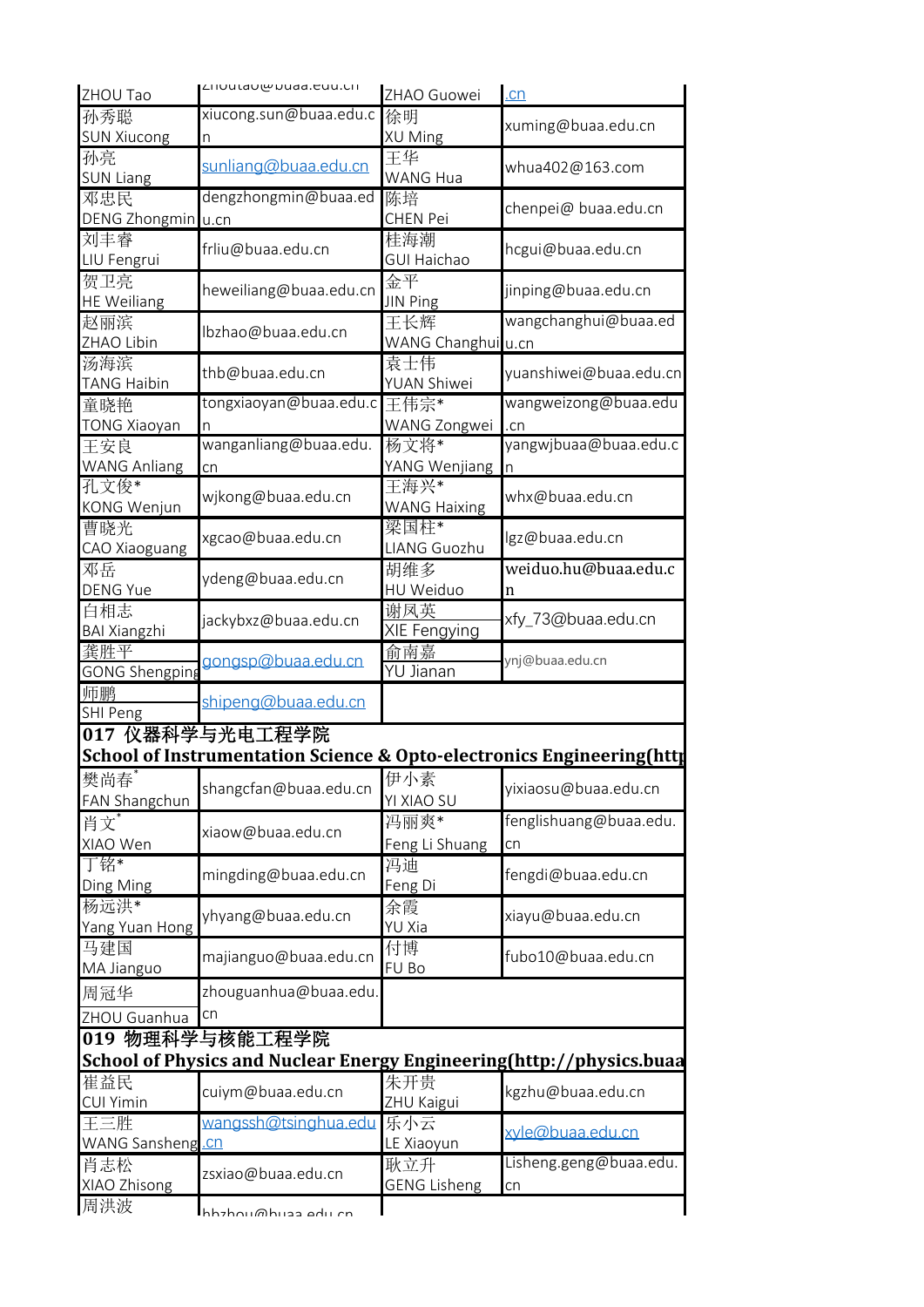| ZHOU Hongbo                            | mo.buu-bbuuguusuu                                                 |                     |                        |  |  |  |
|----------------------------------------|-------------------------------------------------------------------|---------------------|------------------------|--|--|--|
| 020 法学院                                |                                                                   |                     |                        |  |  |  |
| School of Law(http://fxy.buaa.edu.cn/) |                                                                   |                     |                        |  |  |  |
| 刘浩                                     | liuhao@buaa.edu.cn                                                | 黄卉                  | huang20000hui@163.c    |  |  |  |
| <b>LIU Hao</b>                         |                                                                   | <b>HUANG Hui</b>    | $\Omega$ m             |  |  |  |
| 夏春利                                    | xiachunlipku@163.com                                              | 高国柱                 | gaoguozhu@126.com      |  |  |  |
| XIA Chunli                             |                                                                   | GAO Guozhu          |                        |  |  |  |
| 021 软件学院                               |                                                                   |                     |                        |  |  |  |
|                                        | School of Software(http://soft.buaa.edu.cn/)                      |                     |                        |  |  |  |
| 宋友<br>SONG You*                        | songyou@buaa.edu.cn                                               |                     |                        |  |  |  |
| 026 新媒体艺术与设计学院                         |                                                                   |                     |                        |  |  |  |
|                                        | School of New Media Art and Design(http://art.buaa.edu.cn/)       |                     |                        |  |  |  |
| 叶强                                     |                                                                   | 谭红                  |                        |  |  |  |
| <b>YE</b> Qiang                        | yeq@buaa.edu.cn                                                   | <b>TAN HONG</b>     | Tan86hong@163.com      |  |  |  |
| 罗采                                     | Luocai07@sina.com                                                 | 王可                  | wangkeheidan@sina.co   |  |  |  |
| LUO Cai                                |                                                                   | <b>WANG Ke</b>      | m                      |  |  |  |
| 027 化学学院                               |                                                                   |                     |                        |  |  |  |
|                                        | School of Chemistry(http://sce.buaa.edu.cn/)                      |                     |                        |  |  |  |
| 李丽东<br>LI Lidong                       | lilidong@buaa.edu.cn                                              | 翟锦<br>ZHAI Jin      | zhaijin@buaa.edu.cn    |  |  |  |
| 岳永海                                    | yueyonghai@buaa.edu.                                              | 郭林                  |                        |  |  |  |
| <b>YUE Yonghai</b>                     | cn                                                                | <b>GUO Lin</b>      | guolin@buaa.edu.cn     |  |  |  |
| 郑永梅                                    | zhengym@buaa.edu.cn                                               |                     |                        |  |  |  |
| <b>ZHENG Yongme</b>                    |                                                                   |                     |                        |  |  |  |
| 030 空间与环境学院                            |                                                                   |                     |                        |  |  |  |
|                                        | School of Space and Environment(http://sse.buaa.edu.cn/)          |                     |                        |  |  |  |
| 范文宏                                    | fanwh@buaa.edu.cn                                                 | 申芳霞                 | fxshen@buaa.edu.cn     |  |  |  |
| FAN Wenhong                            |                                                                   | <b>SHEN Fangxia</b> |                        |  |  |  |
| 杨成武                                    | yangcw@buaa.edu.cn                                                | 董兆敏                 | dongzm@buaa.edu.cn     |  |  |  |
| YANG Chengwu<br>杨玉楠                    |                                                                   | DONG Zhaomin<br>梁洁  |                        |  |  |  |
| YANG Yunan                             | yangyn@buaa.edu.cn                                                | LIANG Jie           | jieliang@buaa.edu.cn   |  |  |  |
| 李兴华                                    |                                                                   | 孟淑娟                 |                        |  |  |  |
| LI Xinghua                             | :lixinghua@buaa.edu.cn                                            | MENG Shujuan        | mengsj@buaa.edu.cn     |  |  |  |
| 李晓敏                                    |                                                                   | 柳姝                  |                        |  |  |  |
| LI Xiaomin                             | xiaominli@buaa.edu.cn                                             | LIU Shu             | liushu@buaa.edu.cn     |  |  |  |
| 梁大为                                    |                                                                   | 冯伟莹                 | fengweiying@buaa.edu.c |  |  |  |
| LIANG Dawei                            | liangdw@buaa.edu.cn                                               | <b>FENG Weiying</b> | n                      |  |  |  |
| 035 国际通用工程学院                           |                                                                   |                     |                        |  |  |  |
|                                        | School of General Engineering(http://www.http://sge.buaa.edu.cn/) |                     |                        |  |  |  |
| 文东升                                    |                                                                   | 张俊                  | jun. zhang@buaa. edu.  |  |  |  |
| <b>WEN Dongsheng</b>                   | d. wen@buaa. edu. cn                                              | ZHANG Jun           | cn                     |  |  |  |
| 赵瑾                                     | jin.zhao@buaa.edu.cn                                              | 朱秉钧                 | zhubingjun@buaa.edu.   |  |  |  |
| ZHAO Jin                               |                                                                   | ZHU Bingjun         | cn                     |  |  |  |
| 高慧                                     | h. gao@buaa. edu. cn                                              |                     |                        |  |  |  |
| <b>GAO Hui</b>                         |                                                                   |                     |                        |  |  |  |
| 039 网络空间安全学院                           |                                                                   |                     |                        |  |  |  |
|                                        | School of Cyber Science and Technology (http://cst.buaa.edu.cn/)  |                     |                        |  |  |  |
| 刘建伟                                    | liujianwei@buaa.edu.cn                                            | 毛剑                  | maojian@buaa.edu.cn    |  |  |  |
| LIU Jianwei                            |                                                                   | MAO Jian            |                        |  |  |  |
| 伍前红                                    | qianhong.wu@buaa.edu.                                             | 郭华                  | hguo@buaa.edu.cn       |  |  |  |
| WU Qianhong                            | cn                                                                | <b>GUO Hua</b>      |                        |  |  |  |
| 吕继强                                    | hijiniang@huaa adu cn                                             | 张小明                 | volive@huaa.odu.cn     |  |  |  |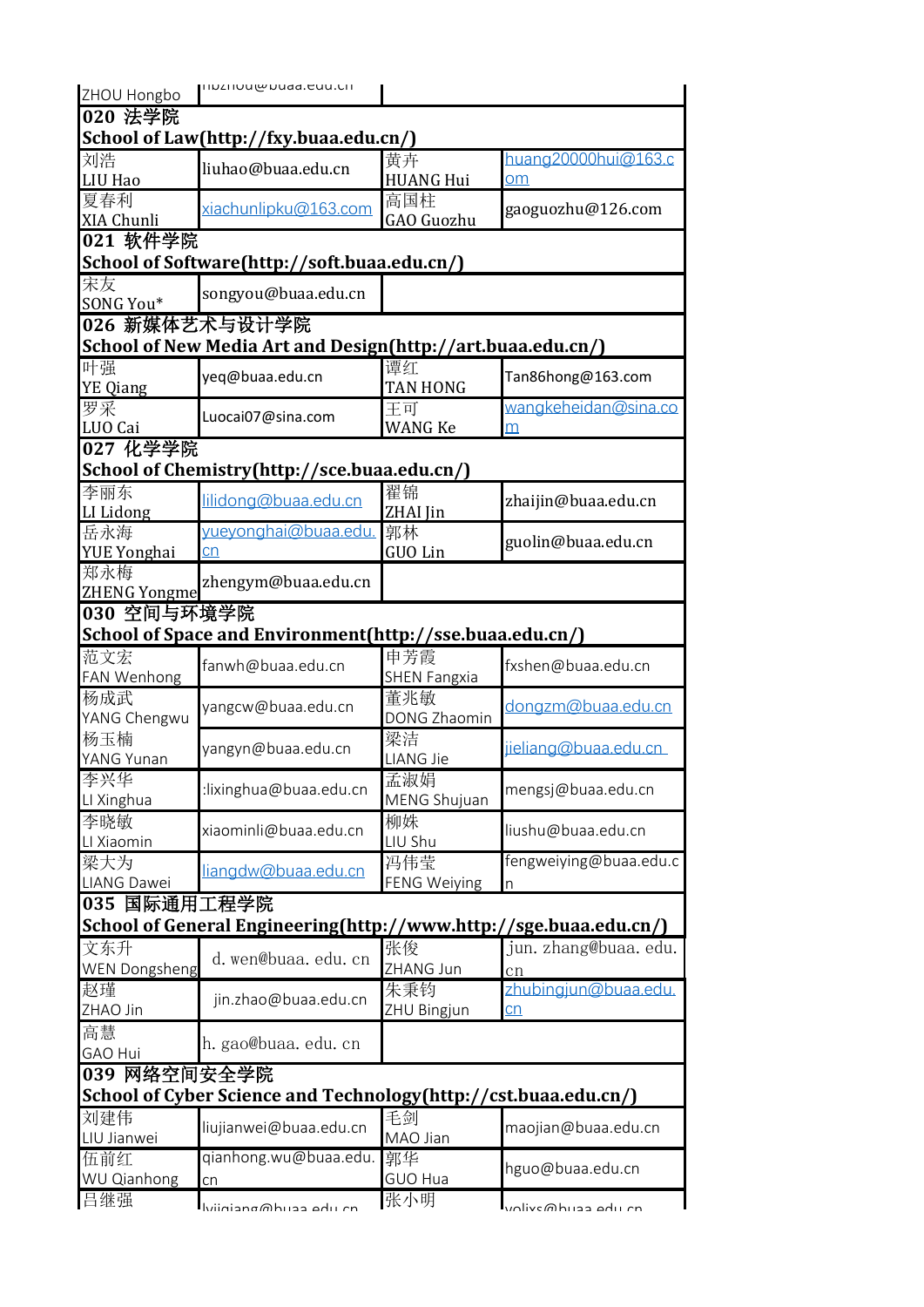| LV jiqiang       | ivjiyidiikwww.cii                                                         |                         | ZHANG Xiaoming yunxswuudd.euu.cn |
|------------------|---------------------------------------------------------------------------|-------------------------|----------------------------------|
| 徐同阁<br>XU Tongge | xutg@buaa.edu.cn                                                          | 白琳<br><b>BAI Lin</b>    | l.bai@buaa.edu.cn                |
| 高莹<br>GAO Ying   | gaoying@buaa.edu.cn                                                       | 洪晟<br><b>HONG Sheng</b> | shenghong@buaa.edu.cn            |
| 姚燕青              | yaoyanqing1984@buaa.e 张宗洋                                                 |                         | zongyangzhang@buaa.ed            |
| YAO Yanqing      | du.cn                                                                     | ZHANG Zongyangu.cn      |                                  |
| 尚涛               | shangtao@buaa.edu.cn                                                      | 关振宇                     | guanzhenyu@buaa.edu.c            |
| <b>SHANG Tao</b> |                                                                           | <b>GUAN Zhenyu</b>      | $\overline{\mathsf{n}}$          |
|                  | 041 集成电路科学与工程学院                                                           |                         |                                  |
|                  | School of Microelectronics(http://www.sme.buaa.edu.cn/index.htm)          |                         |                                  |
| 赵巍胜              | weisheng.zhao@buaa.ed                                                     | 康旺                      | wang.kang@buaa.edu.cn            |
|                  | U.Cn                                                                      |                         |                                  |
| ZHAO Weisheng    | 微电子学与固体电子学                                                                | <b>KANG Wang</b>        | 微电子学与固体电子学                       |
| 聂天晓              | nietianxiao@buaa.edu.cn 王聪                                                |                         | congwang@buaa.edu.cn             |
| NIE Tianxiao     | 物理电子学*                                                                    | <b>WANG Cong</b>        |                                  |
| 雷娜               | na.lei@buaa.edu.cn                                                        |                         |                                  |
| LEI Na           | 物理电子学*                                                                    |                         |                                  |
| 前沿科学技术创新研究院      |                                                                           |                         |                                  |
|                  | Research Institute for F <u>rontier Science(http://qyy.buaa.edu.cn/</u> ) |                         |                                  |
| 干卓*              | zhuowang@buaa.edu.c                                                       |                         |                                  |
| <b>WANG Zhuo</b> | n                                                                         |                         |                                  |